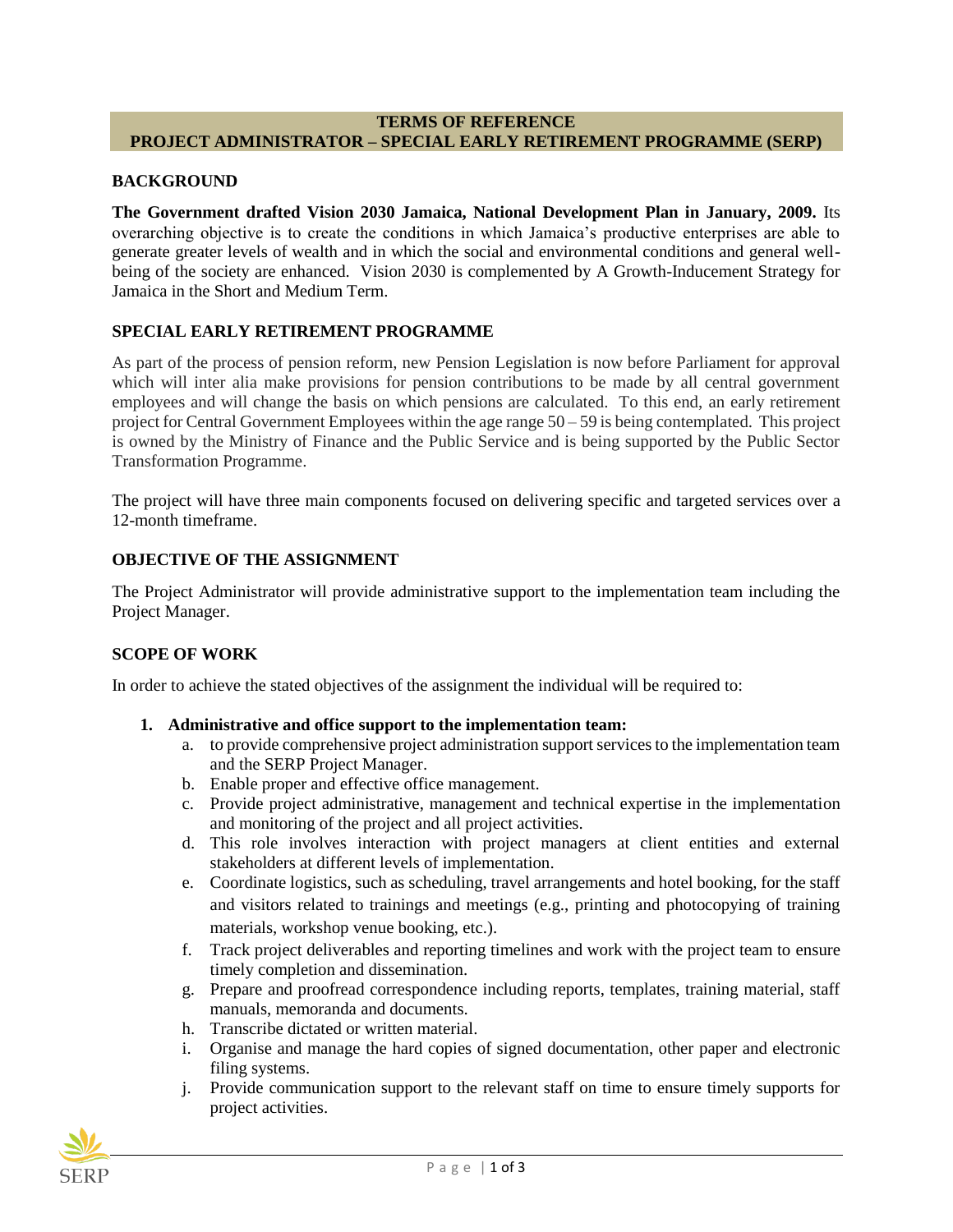- k. Escalate matters as required to drive effective action towards realising transformation priorities.
- l. Any other duties as assigned.

## **DELIVERABLES**

| <b>Key Deliverable</b> | <b>Proposed Timeline</b> | <b>Standard of Delivery</b>                                        |
|------------------------|--------------------------|--------------------------------------------------------------------|
| 1. Monthly Report      | End of month             | Nine (9) reports that details:                                     |
|                        |                          | • The tasks undertaken for each month and the                      |
|                        |                          | progress made on activities to-date.                               |
|                        |                          | • The tasks to be performed for the coming month                   |
|                        |                          | and the outputs to be achieved.                                    |
|                        |                          | <b>Example 1</b> Issues, challenges and risks affecting objectives |
|                        |                          | and activities.                                                    |
|                        |                          | • Proposed mitigation strategies to overcome project               |
|                        |                          | risks and concerns.                                                |
|                        |                          | • Recommendations, where applicable, to enhance                    |
|                        |                          | the Project outcomes.                                              |
|                        |                          |                                                                    |
|                        |                          | Report must be submitted within the<br>agreed                      |
|                        |                          | timeframe.                                                         |

### **CHARACTERISTICS OF THE ASSIGNMENT**

- Level of effort: Full time level of effort (FTE) of nine (9) months
- Duration of contract: The Consultancy will begin in November 2017
- Location: Jamaica
- Type of Consultancy: Individual consultant
- Type of contract: Lump-Sum

## **OFFICE ACCOMMODATION**

The work will be carried out in Jamaica and be housed within the MOFPS, Kingston Jamaica offices, as well as administrative support, and any other assistance as may be reasonably required to undertake the duties identified in this TOR.

The Consultant must be able to participate in project activities during business hours, as well as nonbusiness hours on a regular basis as the position demands.

## **QUALIFICATION AND EXPERIENCE**

- o Certification in Administrative Management or related qualification;
- o Knowledge of Public Sector administrative practices.
- o Excellent working knowledge of Microsoft Office Suite.
- o Well-developed interpersonal and communication skills and an ability to liaise with people from diverse socio/cultural backgrounds.
- o Excellent knowledge of and understanding in general office management and operations principles and practices, especially within the Public Sector
- o Sound knowledge and understanding of government machinery and operations